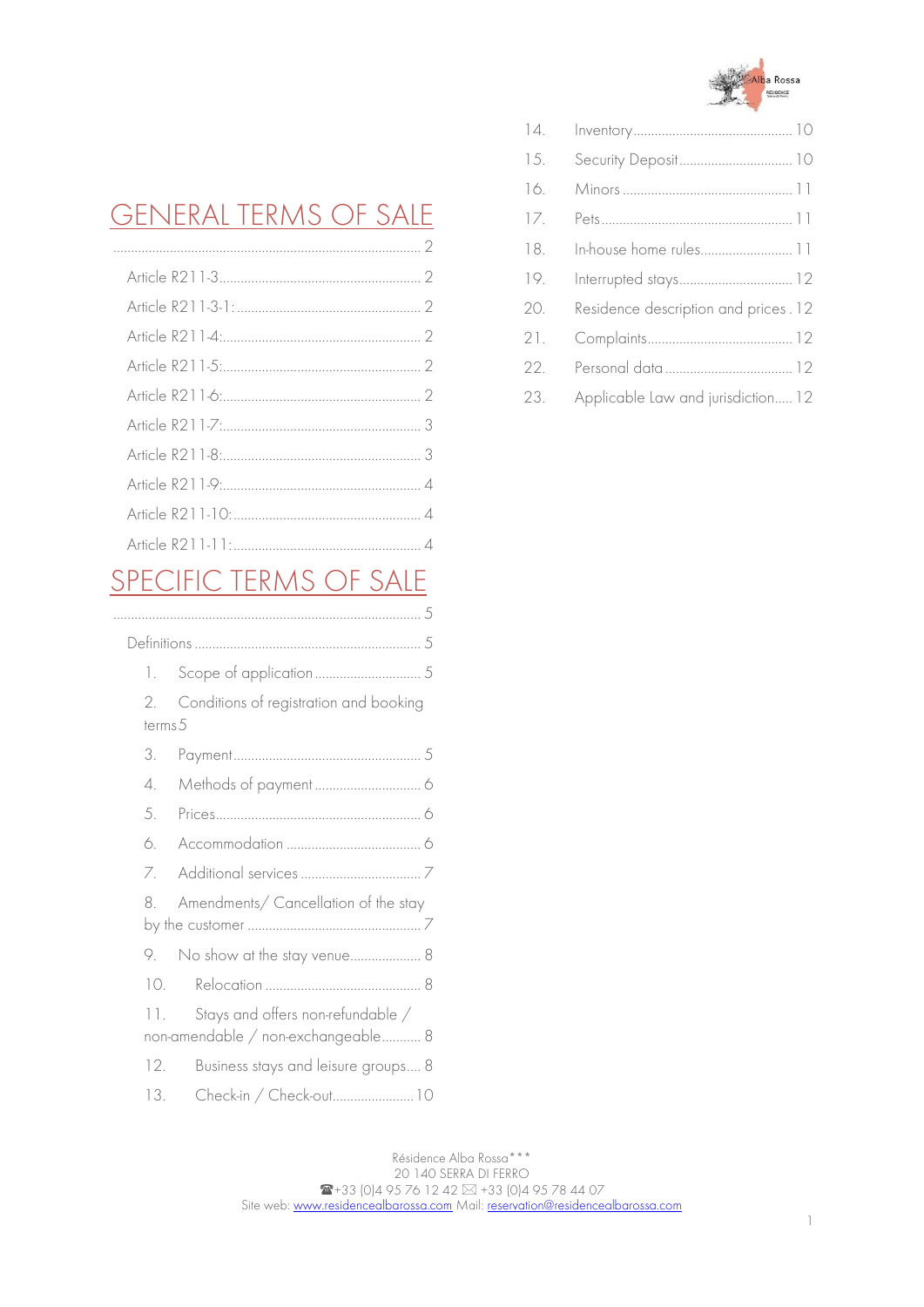

# <span id="page-1-0"></span>GENERAL TERMS OF SALE

In accordance with Article R211-12 of the French Code du tourisme, holiday brochures and contracts offered by travel agents to their customers must include the following terms and conditions in full (taken from Articles R211-3 to R211- 11 of the Code du tourisme).

<span id="page-1-1"></span>Article R211-3:

Subject to the exceptions provided for in paragraphs 3 and 4 of Article L. 211-7, any offer or sale of travel or holiday services must be accompanied by the appropriate documents in accordance with the rules set out in this section. Separate invoicing for the various elements that make up a holiday purchase does not dispense the vendor from its obligations under the regulatory provisions contained herein.

#### <span id="page-1-2"></span>Article R211-3-1:

The exchange of pre-contractual information and the communication of contractual conditions must be done in writing. This can be done electronically in respect of the conditions outlining the validity and exercise of this procedure, as contained in Articles 1369-1 to 1369-11 of the French Code civil. The name or company name and the address of the vendor, as well as its commercial registry number, are to be indicated, as provided for in section a) of Article L. 141-3. Alternatively, where applicable, the name, address and registry details of the grouping or union are to be indicated, as laid out in Article R. 211-2.

## <span id="page-1-3"></span>Article R211-4:

Prior to the signing of the contract, the vendor must provide the purchaser with information about the prices, dates and other elements that make up the service provided during the journey or stay. These include:

1<sup>º</sup> The destination and the means, nature and categories of transport used;

2º The type of accommodation, its location, its level of comfort and main characteristics, its accreditation and tourist ratings in accordance with the regulations or practices in the host country; 3<sup>º</sup> The catering services provided;

4º A description of the itinerary where the journey involves several stages;

5º The administrative and health procedures to be carried out by nationals of another European Union member State or a State that is party to the European Economic Area Agreement, especially in relation to border crossings, and the time required for such procedures;

6º The tours, excursions and other services either included in the package or available for an additional charge; 7º The minimum or maximum group size required to make the journey or stay possible, and where a minimum number of participants is required, the date by which the purchaser must be informed of any cancellation; this date cannot be set at less than twenty-one days prior to the departure;

8º The amount or percentage of the price to be paid as a deposit upon the signing of the contract, as well as the timetable for the payment of the remainder;

9º The methods for revising prices as laid out in the contract, in accordance with Article R. 211-8;

10<sup>°</sup> The conditions for contractual cancellations;

11º The conditions for cancellations as defined in Articles R. 211-9, R. 211- 10 and R. 211-11;

12º Information concerning an optional insurance policy to cover the consequences of certain types of cancellation or an assistance policy to cover certain specific risks, in particular repatriation costs in the event of an accident or illness;

## <span id="page-1-4"></span>Article R211-5:

The vendor is bound by any information it gives to the purchaser prior to the purchase, except where this information expressly stipulates the vendor's right to modify certain elements therein. In such cases, the vendor must clearly indicate the way in which such modifications can be made and the elements which they can affect.

In any event, modifications made to information initially provided must be communicated to the purchaser in writing prior to the signing of the contract.

#### <span id="page-1-5"></span>Article R211-6:

The contract between the vendor and the purchaser must be in writing, produced in duplicate (with one copy going to the purchaser) and signed by both parties. Where a contract is concluded electronically, Articles 1369-1 to 1369- 11 of the Code Civil apply. The contract must include the following clauses:

1º The name and address of the vendor, its guarantor and its insurer, as well as the name and address of the tour organiser;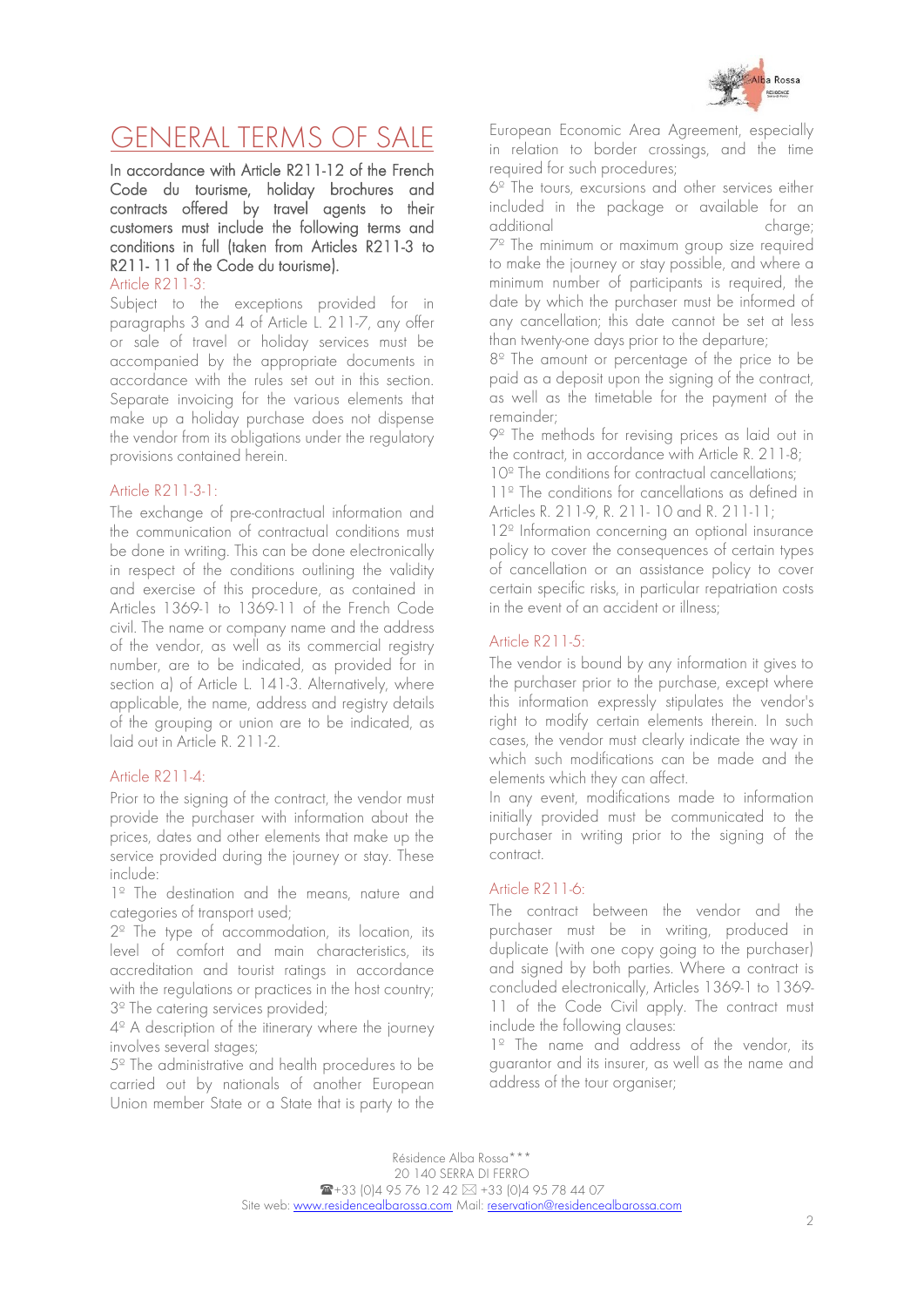

2º The travel destination(s) and, where the stay consists in stages, the different periods and corresponding dates;

3º The means, nature and categories of transport used, as well as the dates, times and locations of the outward and return journeys;

4º The type of accommodation, its location, level of comfort, main characteristics and tourist ratings in accordance with the regulations or practices in the host country;

5º The catering services provided;

6º The itinerary, where the journey involves several stages;

7º The tours, excursions and other services included in the overall price of the journey or stay; 8º The overall price of the services invoiced, as well as an indication of any revision of this price under the terms of Article R. 211-8:

9º An indication, where applicable, of any charges or taxes associated with certain services, such as a landing tax, arrival tax or boarding tax in ports and airports, or a holiday tax where it is not included in the price of the service(s) provided; 10<sup>°</sup> The timetable and methods of payment; the final payment made by the purchaser cannot be less than 30% of the price paid for the journey or stay and must be made when documents are provided that ensure the journey or stay will go ahead;

1<sup>1</sup> The specific conditions requested by the purchaser and accepted by the vendor;

12<sup>°</sup> The procedures by which the purchaser can make a claim against the vendor for failure to execute or for inadequate execution of the contract; such claims must be made as quickly as possible, by registered letter with notification of receipt sent to the vendor, and where applicable indicated in writing to the tour organizer and relevant service provider;

13<sup>°</sup> The date by which the consumer must be informed by the vendor of the cancellation of the journey or stay where these can only take place with a minimum number of participants, in accordance with the provisions contained in paragraph 7 of Article R. 211-4;

14<sup>°</sup> The conditions for contractual cancellations; 15<sup>°</sup> The conditions for cancellations as provided for in Articles R. 211-9, R. 211-10 and R. 211-11; 16º Details of the risks covered and the amount of the guarantees provided under the terms of the insurance policy in relation to the consequences of the vendor's civil and professional liability;

17<sup>°</sup> Details of the insurance policy taken out by the purchaser to cover the consequences of certain cancellation types (policy number & name of insurer), as well as the details of the assistance policy covering certain specific risks, in particular repatriation costs in the event of an accident or illness; in such cases, the vendor must provide the purchaser with a document outlining at least the risks that are covered and those not included;

18<sup>°</sup> The date by which the vendor must be informed of the purchaser's decision to transfer the contract;

19º A commitment by the vendor to provide the purchaser, in writing, with the following information at least ten days ahead of the agreed departure date:

The name, address and telephone number of the vendor's local representative or, failing that, the names, addresses and telephone numbers of local organizations capable of assisting the purchaser in the event of difficulties arising or, failing that, a telephone number where the vendor can be reached in case of emergency;

20° A clause providing for termination of the contract and reimbursement of all monies paid by the purchaser where there is failure to respect the mandatory provision of information stipulated in paragraph 13 of Article R. 211-4.

21° A commitment to provide the purchaser with the departure and arrival times, with adequate notice ahead of the journey or stay.

## <span id="page-2-0"></span>Article R211-7:

As long as the contract has yet to come into effect, the purchaser can transfer it to an assignee, who must meet the same conditions in respect of the journey or stay. Except where expressly stipulated, the assignor is required to inform the vendor of its decision by registered letter with notification of receipt no later than seven days before the beginning of the journey, fifteen days in the case of holiday cruises. Prior authorization from the vendor is in no way required for such transfers.

#### <span id="page-2-1"></span>Article R211-8:

Where the contract includes the express possibility to revise the price, in respect of the provisions contained in Article L. 211-12, it must stipulate the precise methods for calculating any price variation, whether in terms of an increase or decrease, and in particular the amount of associated transport charges and taxes, the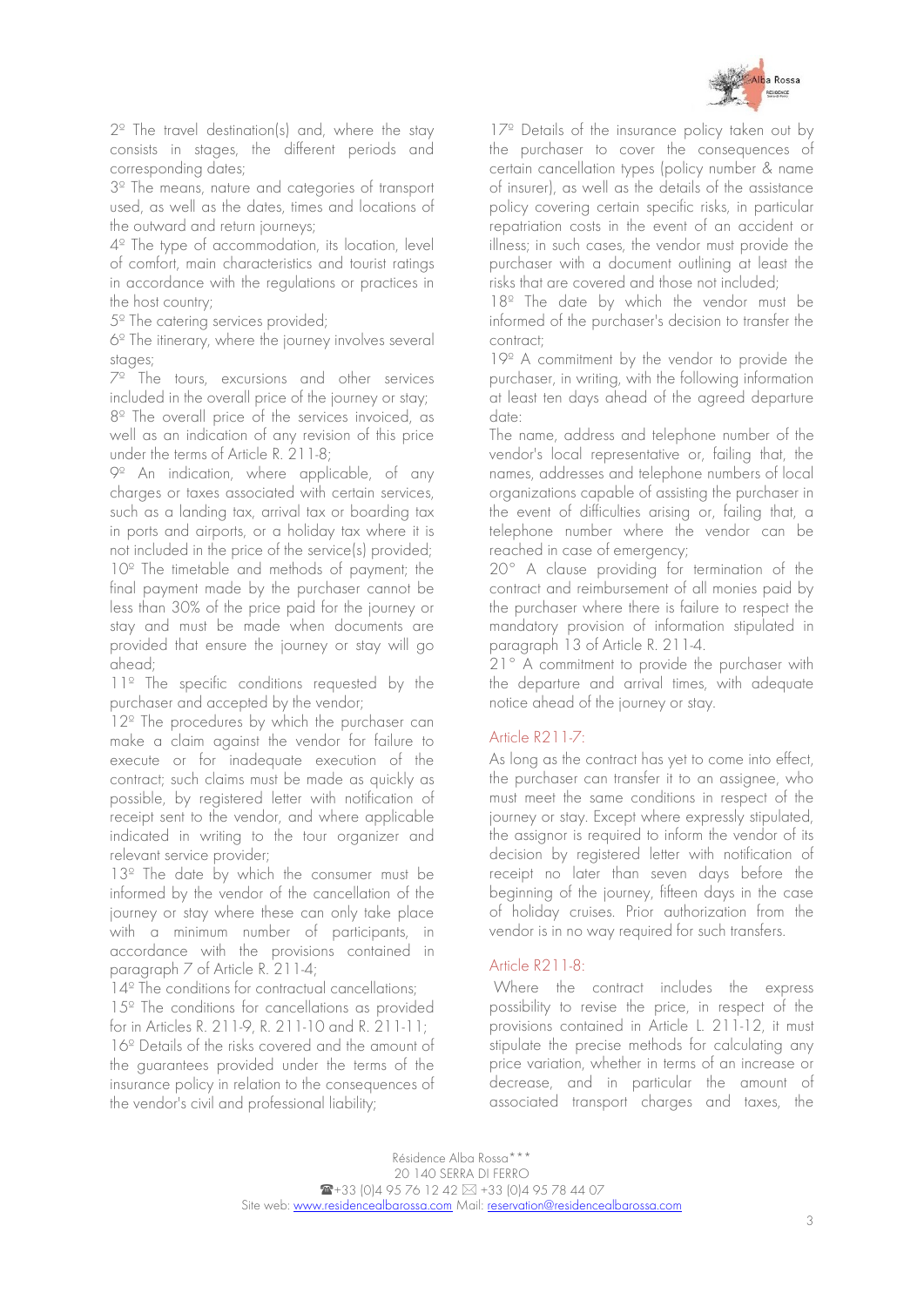

currency or currencies that may have an impact on the price of the journey or stay, the portion of the price to which the variation applies, and the currency rate(s) being used to establishing the price that appears in the contract.

#### <span id="page-3-0"></span>Article R211-9:

Where, prior to the departure of the purchaser, the vendor is forced to modify one of the core elements of the contract, such as a significant price increase, and disregards the obligation to inform the purchaser as stipulated in paragraph 13 of Article R. 211-4, the purchaser, without affecting its right to seek damages, and having been informed of the modification by the vendor using any means whereby receipt of this information can be verified, can take the following action:

- either terminate the contract and receive an immediate and complete reimbursement of all monies paid;

- or accept the modification or substitute package proposed by the vendor; in this case an additional clause stipulating the changes must be signed by both parties; a price decrease is to be deducted from any monies still owed by the purchaser or, if the payment already made by the purchaser exceeds the price of the modified service, the excess amount is to be returned to the purchaser prior to departure.

#### <span id="page-3-1"></span>Article R211-10:

In the circumstances provided for in Article L. 211- 14, where prior to the purchaser's departure the vendor cancels the journey or stay, the latter must inform the purchaser using any means whereby receipt of this information can be verified; the purchaser, without affecting its right to seek damages, then secures an immediate and complete reimbursement of all monies paid; and in this case the purchaser also receives compensation that is at least equal to the penalty that would have been due if the cancellation had been made by the purchaser on the same date. The provisions of this article in no way prevent the parties from reaching an amicable agreement whereby the purchaser accepts the substitute journey or stay proposed by the vendor.

#### <span id="page-3-2"></span>Article R211-11:

Where, following the purchaser's departure, the vendor is unable to provide a significant proportion of the services outlined in the contract, and where this represents a non-negligible percentage of the price paid by the purchaser, the vendor must immediately take the following steps, without affecting the right of either party to claim damages:

- either offer replacement services in lieu of the agreed services, covering any additional costs involved, and, where the services accepted by the purchaser are of an inferior quality, reimburse the price difference upon the purchaser's return;

- or, where the vendor cannot offer any replacement services or where they are refused by the purchaser for valid reasons, provide the purchaser, at no extra cost, with the means to return to the departure location or any other location accepted by both parties in conditions deemed to be equivalent to those of the originally planned journey. The provisions of this article are applicable where there is a failure to respect the obligation stipulated in paragraph 13 of Article R.211-4.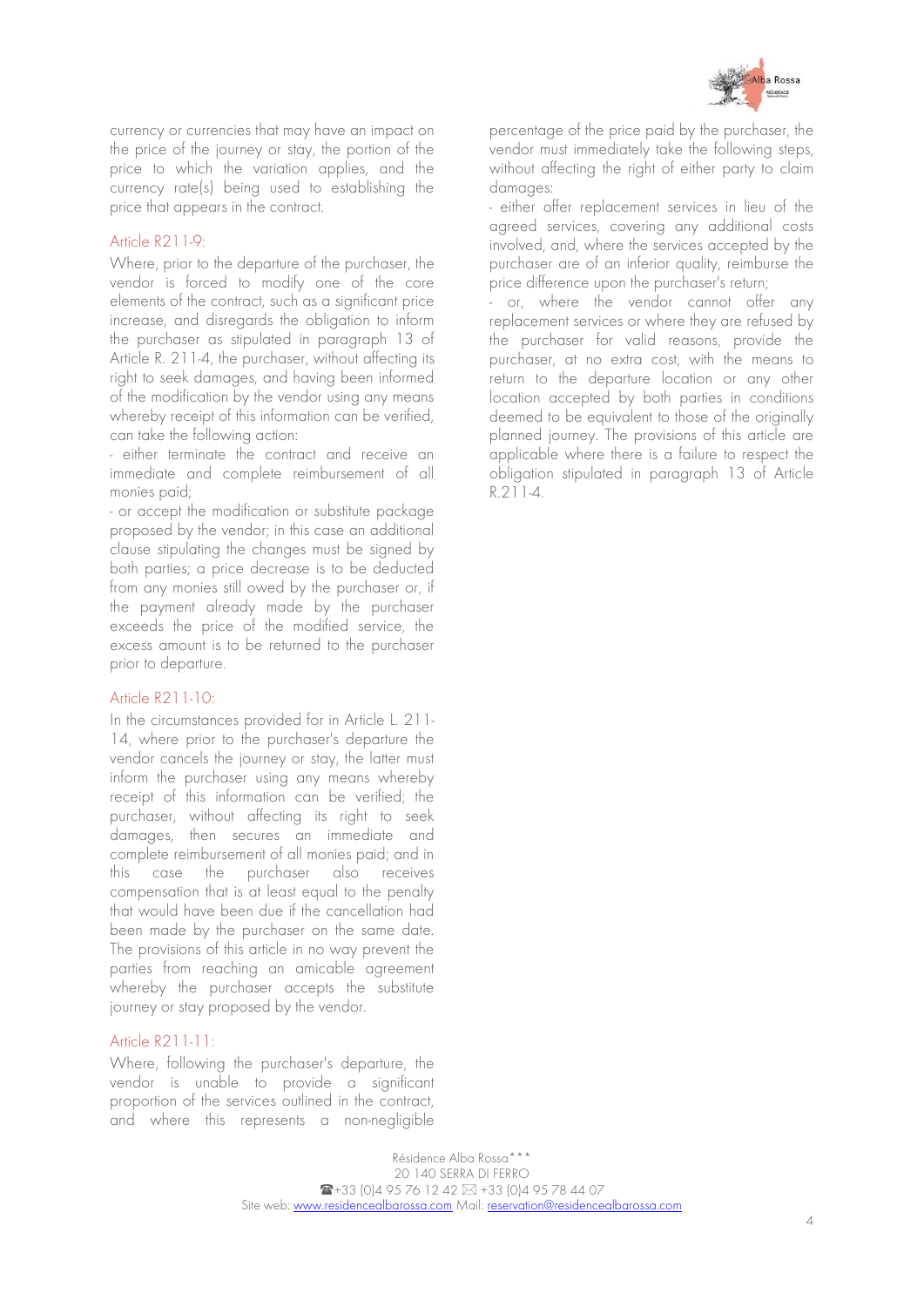

## <span id="page-4-0"></span>SPECIFIC TERMS OF SALE

Last updated : Mar. 27, 19

## <span id="page-4-1"></span>Definitions

The terms used in this document are defined as follows:

- « Customer » means individual acting on personal or professional interests but without relation to hotel activity.
- The "RÉSIDENCE ALBA ROSSA" correspond to the trading name of the firm SERAL, which is the legal name.
- "Deposit" means the amount which must be delivered on registration to guarantee your reservation.
- "Security deposit" means the amount which must be delivered on arrival, corresponding to the amount withheld for any damage caused, robberies or others material harm of the accommodation unit.
- "Additional services" means leisure activities or payable on site or free of charge (car park, baby rental…).

## 1. Scope of application

<span id="page-4-2"></span>Unless specific overriding terms and conditions are expressly agreed between the Service Provider "RESIDENCE ALBA ROSSA" and the Customer, these specific terms and conditions of sale apply to hotel reservation and additional services.

Unless expressly stated otherwise, these terms and conditions define the rights and obligations of the parties which are communicated to the customer at the time of booking and available on the website [www.residencealbarossa.com](http://www.residencealbarossa.com/)

The customer is deemed to have consented to, understood and agreed with anything contained in those terms and conditions before proceeding the reservation.

## <span id="page-4-3"></span>2. Conditions of registration and booking terms

Every registration must be accompanied by a payment corresponding to 30% of the total cost of your stay.

Your booking will only become effective after this deposit has been recorded.

Your commitment therefore becomes final on payment of this deposit.

Your credit card is required to guarantee your reservation.

Upon receipt of your deposit, the reservation will be definitive and you will receive a written confirmation of RESIDENCE ALBA ROSSA. The reservation means that you accept the general sale conditions and that you can be held as responsible for individuals who are travelling with you.

If you indicate on the reservation form a wish (choice of the number of an apartment, exposition, floor, view, etc...) the RESIDENCE ALBA ROSSA will try to satisfy your expectations as far as possible, subject to availability. The RESIDENCE ALBA ROSSA does not insure such a requirement in any way.

#### Absence of the right of withdrawal

In accordance with article L121-20-4 of the Consumer Code, the right of withdrawal is not applicable to service providers in the fields of accommodation, transport, food and drink, or leisure activities due to be provided at a specific date or period.

## 3. Payment

<span id="page-4-4"></span>To guarantee your reservation, you should provide your bank details, using a retail card according to our bank card payment methods mentioned hereafter -indicating directly in the area provided for this purpose (secure entry by SSL encryption) on website- the card number without spaces, its expiration date and the card security code. This guarantee is asked as a prepayment or as a guarantee of the reservation or as a full payment in case of preferential rates.

The full price of your booking plus additional services is payable on arrival.

Any reservation or payment that is irregular, ineffective, incomplete or fraudulent for any reason attributable to the customer will lead to cancellation of the order at the customer's expense, without prejudice to any civil or criminal action that may be brought against the customer.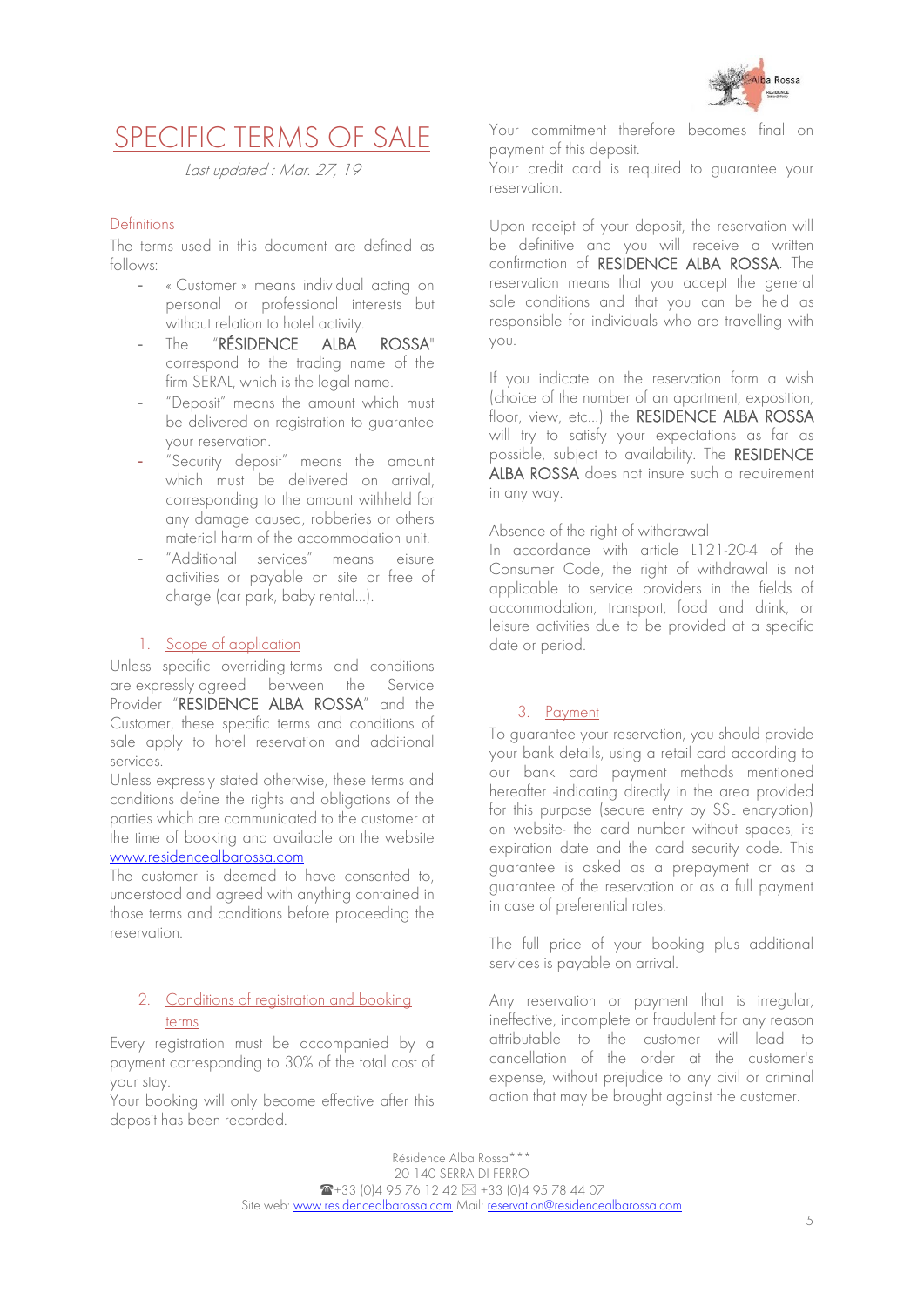

## 4. Methods of payment

<span id="page-5-0"></span>At the time of booking, you will be asked to pay 30 % of the cost of your stay by any method of payment:

- $-$  Cash  $(*)$
- Bank retail card (\*\*)
- Check and voucher (\*\*\*)
- Bank transfer (\*\*\*\*)

Foreign nationals will be asked to proceed the payment by bank retail card, bank transfer or cash  $(\star)$ .

Payments are to be submitted to the following address: RESIDENCE ALBA ROSSA, 20 140 SERRA DI FERRO (FRANCE).

(\*)Cash: payment on site, at the reception desk only, excluding deposit at the time of booking.

(\*\*)Bank retail card: Visa, Eurocard/Mastercard, American Express

(\*\*\*)Check and voucher: Holiday vouchers (ANCV), Bank check payable to RESIDENCE ALBA ROSSA or SERAL

(\*\*\*\*)Bank transfer details: IBAN code FR76 1027 8079 0600 0204 8304 001 / BIC code CMCIFR2A. Account holder : SARL SERAL, chez RESIDENCE LES CALANQUES, Route des Sanguinaires 2000 AJACCIO.

## 5. Prices

<span id="page-5-1"></span>Prices are indicated in euros, per apartment, included the VAT at the current rate and are established according to economic data in place when the prices were set.

A change in the applicable taxes can lead us to alter the prices. Updating of prices will be shown on website.

Any further modification in the current rate of VAT or the creation of any new taxes on the services presented in this brochure, occurring between the moment when the prices are fixed and the moment of billing, will automatically alter the final price, so that the amount of the services before taxes remains unchanged.

The accommodation prices are indicated per accommodation and per night basis and depending on the length of stay.

Prices include the provision of overnight accommodation all taxes, charges (water, electricity, heating), services such as bed-and-

bathroom linen (depending on the length of stay), the end-of-stay cleaning and a first aid kit. Prices exclude tourist local tax.

In case of an incorrect price display, clearly erroneous, RESIDENCE ALBA ROSSA may have the right to cancel the booking, whatever the reason may be (technical problem, mistake due to human intervention…).

## <span id="page-5-2"></span>6. Accommodation

We would remind you that the accommodation provided has a specific number of occupants mentioned in the booking and cannot be occupied by a larger number of people.

RESIDENCE ALBA ROSSA cannot be held responsible for damages caused by a higher number of people.

We would like to remind you that children are also considered as individual occupants, except children under 2.99 years old.

Our accommodations are provided for a specific number of occupants as following:

- One-bedroom Apartment with or without Garden View: 4 to 5 occupants
- One-bedroom Apartment with Sea View: 4 to 5 occupants
- One-bedroom Villa with Garden View: 4 to 5 occupants
- One-bedroom Villa with Sea View: 4 to 5 occupants
- Two-bedroom Apartment with Sea View: 6 occupants
- Superior One-bedroom Apartment with Mezzanine: 5 to 7 occupants
- Two-bedroom Villa: 8 to 9 occupants
- Superior Two-bedroom Apartment with Mezzanine and Sea View: 10 occupants

The Customer is strictly expected to occupy its dedicated accommodation unit and only this one, according to the information communicated in the booking confirmation process. Should the Customer take the decision to occupy an other accommodation unit than those which has been allocated in the confirmation booking and during the allocation of the keys, the RESIDENCE ALBA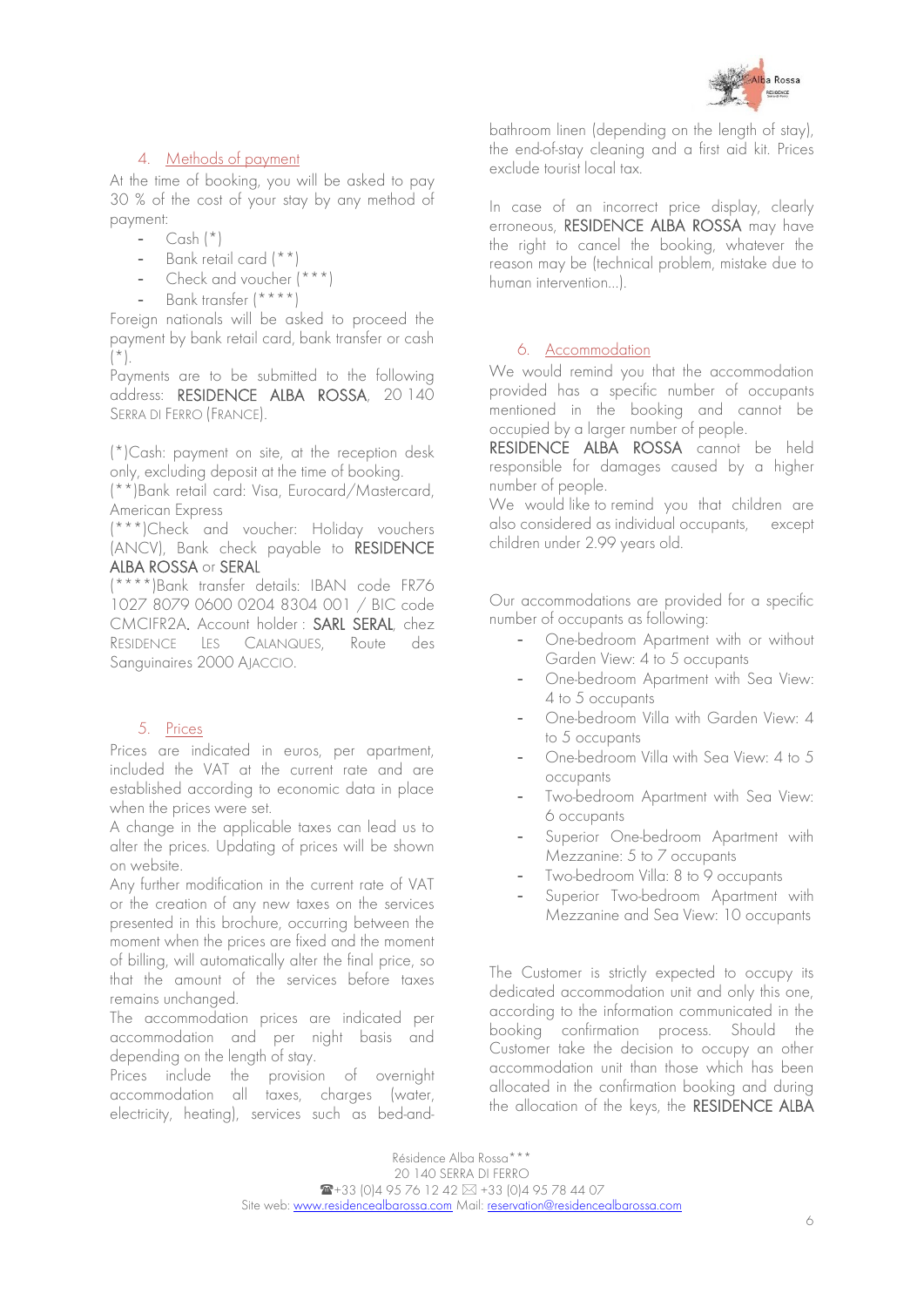

ROSSA reserves the right to invoice the harm caused, corresponding to an occupied accommodation unit from an other customer in the same period of time or to the price difference between the room booked and the one really occupied.

Failure to comply with those requirements will result consequently in additional costs. RESIDENCE ALBA ROSSA reserves the right to retain compensation payable backed by invoices, for the harm inflicted (price difference at the same period between the booked-accommodation and the upper one/higher class…).

#### <span id="page-6-0"></span>7. Additional services

Our accommodation rates do not include, or partially include, additional services mentioned in our brochure, in our website, or on site.

Some of them are free of charge others imply an extra cost.

We advise you to contact the reception desk for further information.

RESIDENCE ALBA ROSSA strongly advises you to reserve any additional service in advance.

RESIDENCE ALBA ROSSA offers you free wireless access on site in all rooms and apartments.

Free Wi-Fi access is only intended to be available for the accessing of emails and low volume use of the internet. We do not warrant that the Service will be uninterrupted, timely, secure or error-free at all times or will meet your requirements. We do not guarantee the speed at which information may be transmitted or received via the Service even if we will endeavor to make it available 24 hours a day and ta guarantee the speed.

#### <span id="page-6-1"></span>8. Amendments/ Cancellation of the stay by the customer

Any request to reduce the length of your stay will be deemed by RESIDENCE ALBA ROSSA to be a partial cancellation and will be subject to the cancellation terms referred to the conditions hereafter.

The RESIDENCE ALBA ROSSA will endeavor to accept your requests to change the type of apartment as far as possible and subject to

availability. We remind you that the RESIDENCE ALBA ROSSA is not obliged to act on it.

If the value of your booking (excluding optional services) after the amendment is lower than the value of the booking before the amendment, RESIDENCE ALBA ROSSA reserves the right to retain the all amount of the initial booking referred to the following conditions of cancellations.

Should the Customer would like to extend the stay, the RESIDENCE ALBA ROSSA requires from the Customer to create a new reservation, subject to availability, prices and offers for the selected period.

In the event of cancellation you must notify us either by post (registered letter) to the following address: RÉSIDENCE ALBA ROSSA, 20 140 SERRA DI FERRO, or by fax +33 (0)4 95 78 44 07 for the attention of «service annulations», or by e-mail to the following address: reservation@residencealbarossa.com

Any cancellation or amendment of the reservation lead to allowance, defined hereafter. These allowances are retained, if there is a cancellation or if the amendment of the initial reservation cannot be satisfied.

The date of cancellation is determined by the date of receipt of notification.

You will receive a written confirmation of RESIDENCE ALBA ROSSA which serves as formal reply.

Extensions will require a new reservation for the additional date(s), subject to availability and prevailing rates.

For stays more than 7 nights,

- $\rightarrow$  Free of charge if cancelled 30 days prior to arrival,
- $\rightarrow$  From the 29th day prior to arrival, 30 % of the total cost of the stay will be charged.
- $\rightarrow$  In the event of a no-show, 100% of the total cost of the stay will be charged.

For stays less than 7 nights,

 $\rightarrow$  Free of charge if cancelled 15 days prior to arrival,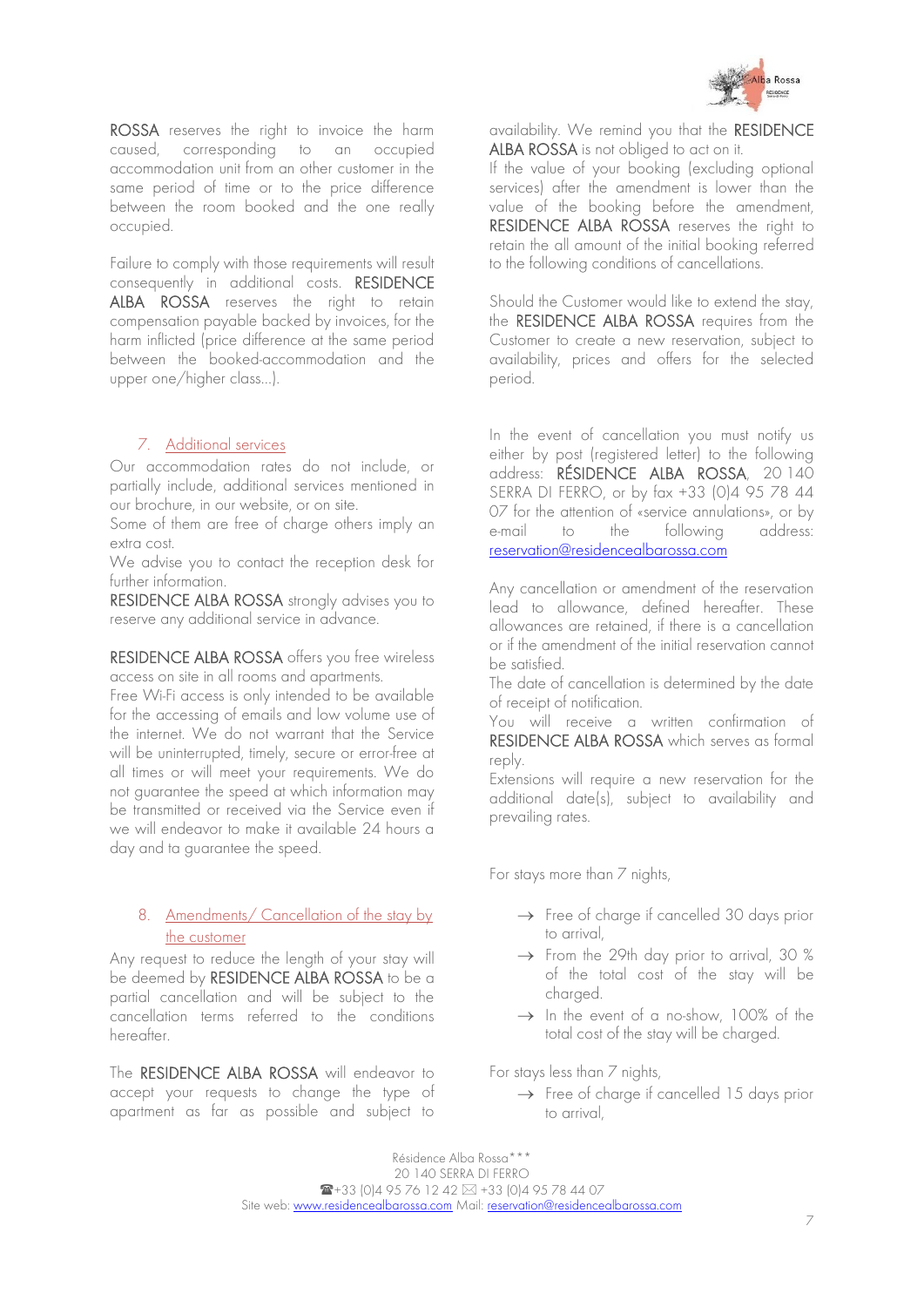

- $\rightarrow$  From 14 days prior to arrival, 30% of the total cost of the stay will be charged.
- $\rightarrow$  In the event of a no-show, 100% of the total cost of the stay will be charged.

In case of cancellation after multiple bookings, RESIDENCE ALBA ROSSA will apply these cancellation conditions to every cancelled stays.

#### 9. No show at the stay venue

<span id="page-7-0"></span>If you do not show up at your stay venue, we will retain 100% of the total cost of the stay, all accommodations and services included, except in case of force majeure.

In cases of force majeure or under unforeseeable circumstances, no charges will be applied as defined in the article 1148 of the French Law Courts.

#### 10. Relocation

<span id="page-7-1"></span>If the chosen hotel is not available, or in the event of force majeure, the hotel has the option of relocating the customer (for all or part of their stay) to a different hotel of an equivalent -standard for the same type of services. The extra charges incurred by this relocation are borne by the RESIDENCE ALBA ROSSA.

## <span id="page-7-2"></span>11. Stays and offers non-refundable / nonamendable / non-exchangeable

## 11.1 Preferential rates (lower rates for longer stays, Early bookings rates,…)

Some of our prices are named « preferential rates ». This name concern all special rates or offers such as early booking rates, last minute rates, extended stay rates or loyalty programs.

The term "preferential" refers to the character of non-exchangeable, non-refundable, nonamendable and non-modifiable items. This rate is not combinable with any other offers and promotions.

The following conditions replace the specific conditions detailed before laid down in article 8.

#### 11.2 Subscription and booking terms

Full pre-payment is required at the time of booking. According to the preferential rates agreed upon the RESIDENCE ALBA ROSSA, the subscription of the booking is therefore final and irrevocable. You have no right of withdrawal.

#### 11.3 Prices/rates

Under no circumstances, special offers and discounts can have a retro-active effect. The discounts and offers mentioned in the brochure, on site or on website are only applicable on one unique booking; any other services are excluded. These offers are subject to specific terms and conditions communicated with the actual offer and can be withdrawn at any time.

#### 11.4 Alteration or cancellation

A change or cancellation request will not be accepted; no refund is possible as the offer is non exchangeable, non refundable, non amendable. 100 % of the total cost of your stay will be required in case of cancellation or alteration.

## 11.5 Extending your stay

Should the Customer would like to extend the stay, the RÉSIDENCE ALBA ROSSA requires from the Customer to create a new reservation, subject to availability, prices and offers for the selected period.

#### <span id="page-7-3"></span>12. Business stays and leisure groups

## i. Application of the General Sales **Conditions**

The General Sales Conditions are applicable to the hotel accommodation, food and beverage services and the meetings organization, provided by the RÉSIDENCE ALBA ROSSA.

These General Sales Conditions are conveyed to the Customer, at the same time of the provided quotation, enabling the Customer to make his reservation. Every reservation implies a full and unconditional acceptance of the Customer of these conditions, excluding flyers, commercial documents and the like.

In the event of inconsistency between the signed contract and the General Sales Conditions, the provisions of the quotation are applicable.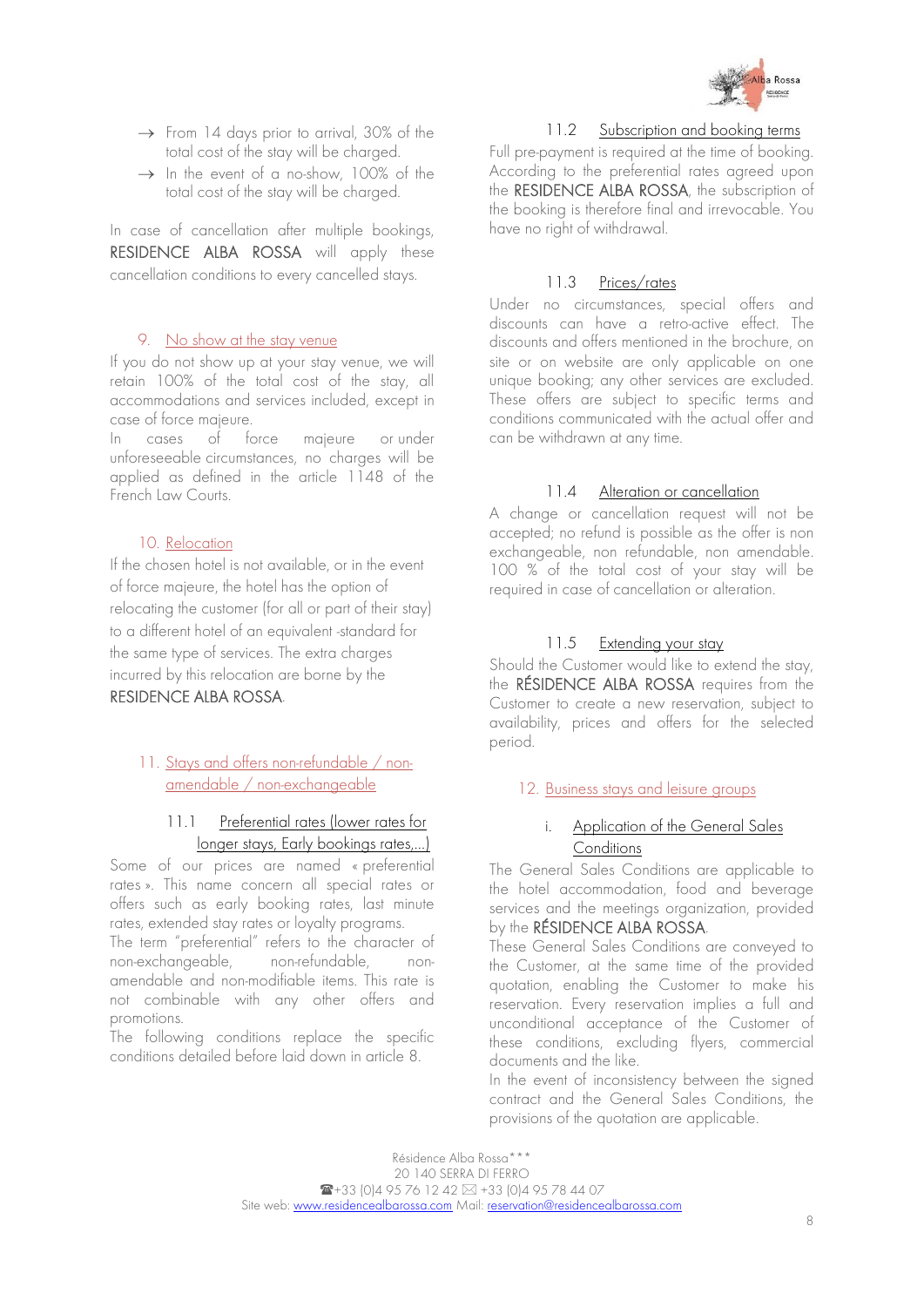

In the event of specified contractual arrangements different from the General Sales Conditions, these conditions will be applicable.

#### ii. Reservation

#### a. Formation of the contract

The contract of the provisions of services (meetings organization, accommodation, food and beverage services) shall take effect on the Customer's acceptance in writing. The contract must be duly date and signed with the mention "Agreed and Signed", by the Customer and accompanied by a copy of the General Sales Conditions duly initialed.

#### b. The guarantee of the reservation

The contract, duly date and signed, shall be accompanied by a pre-payment, as defined in the article 1.2.vii. Failure to pre-pay the reservation, the RÉSIDENCE ALBA ROSSA does not guarantee the booking and the room availability. However, the Customer remains bound to the General Sales Conditions regarding the payment and cancellation terms, as defined in the articles 12.vii and 12.v.

#### iii. Reservation process

The Customer shall send by writing (fax or mail) to the RÉSIDENCE ALBA ROSSA the rooming list (list of the participants and the room allocation), not later than one month before the arrival date. This rooming list does not serve for the billing basis. The amendment of the room units is considered as a cancellation, giving rise to the application of the article 12.v.

The residence units, which have been booked, shall be made available for the Customer from 4pm on the arrival date.

The residence units must be released not later than 10.00am on the departure day. After this deadline passed, an extra cost might be required on the basis of the current public rate.

## iv. Modification of the services

Any amendment request regarding the signed contract shall be addressed to the RÉSIDENCE ALBA ROSSA. Any amendment request will be confirmed by email by the residence. This confirmation email acts as a confirmation of the amendment request.

#### v. Cancellation terms

The billing, made on basis of the services booked, the Customer is to be asked to pay greater attention to these following cancellation terms:

The cancellations, to all or part of the initial booking, shall be addressed to the residence. The change of date, the modification of the number of attendees or the length of stay is considered as a cancellation and will result to the application of the cancellation conditions, as defined hereafter, unless previously agreed in writing.

- Between 90 days to 60 days: 30% of the total amount of the stay.
- Between 56 days to 45 days: 50% of the total amount of the stay.
- Between 44 days to 30 days: 75% of the total amount of the stay.
- From 29 days to the no-show: 100% retained of the total amount of the stay.

#### vi. Prices

Prices are expressed in euros, according to a minimum of attendees.

Prices are valid for a period of time and during the given booking option time.

Once prices are confirmed, they are firm during 15 days from the quotation date sent to the Customer.

After this deadline passed, prices are subject to change and a new contract will be made by the residence. Prices can be modified in cases of legislative or regulatory change, resulting in a VAT change, new taxes, etc.

In any event, if the price order (the number of room units, meals, and meetings rooms) fell below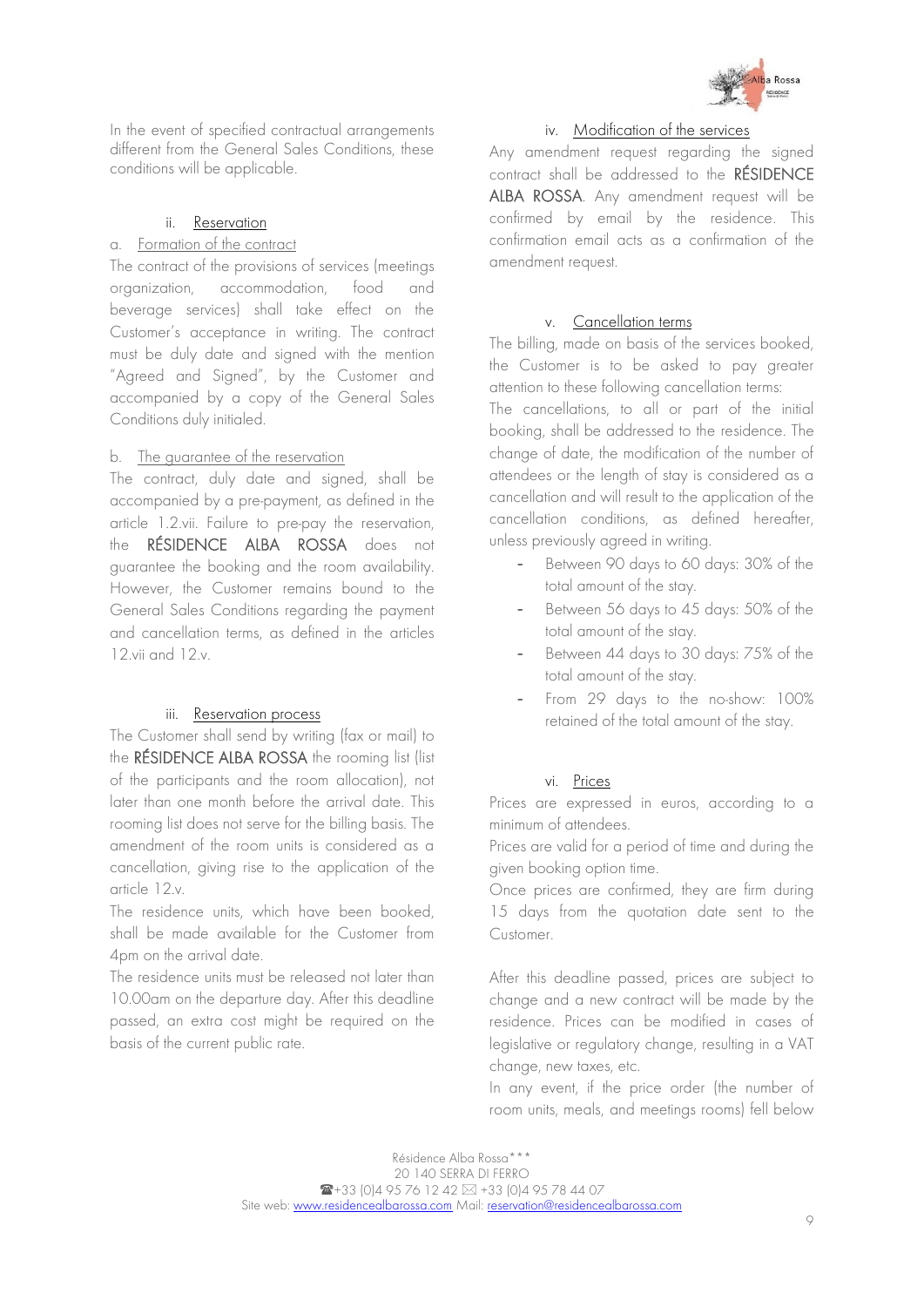

the initial price of the contract, the Customer could be allocated new prices because of undervalued services.

#### vii. Payment process

The payment process is defined as follow:

- On the confirmation day: 1st payment of 30% of the total amount of the stay,
- 45 days before the arrival date: 2<sup>nd</sup> payment of 20% of the total amount of the stay,
- The balance being payable not later than 1 month before arrival date.

The amount of these payments will be deducted from the final invoice (balance) subject to the possible application of cancellation fees. Unless otherwise specified in the contract itself, the invoices of the balance shall be payable upon receipt of the invoice. In the event of disagreement of all or part of the invoice, the Customer is to be asked to pay without delay the uncontested part and to indicate in writing to the residence the reason of the contestation.

The payment of the extra (bar, phone…) and others services will be supported by the participants themselves before their departure. If several participants fail to pay the extra (not included in the contract), the invoice will be addressed to the participant who commit itself to pay at the front desk.

## 13. Check-in / Check-out

<span id="page-9-0"></span>The room units are considered available from 4:00 pm.

The keys will be issued from 4:00 p.m. on the day of your arrival if the payment and the deposit have been made. A valid passport or identity card must be presented on arrival as well as a security deposit (cash or credit card imprint) on the same day. If not, RÉSIDENCE ALBA ROSSA may have the right to resell the related accommodation within 24 hours.

The keys and room units must be returned before 10:00 am on the day of your departure.

After this time, unless expressly stated otherwise, failure to do so shall result in the customer being billed for an extra night.

We would like to draw your attention to the fact that on high season arrival and departure are on Saturday. We advise you to contact the hotel.

If you cannot arrive at the specified time due to a major difficulty, it is essential that you inform the residence so that in certain cases you can obtain the access codes. They will then make arrangements directly with you so that you can obtain the keys to your accommodation when you arrive.

#### 14. Inventory

<span id="page-9-1"></span>Upon your arrival to the Residence, you will be given an inventory form that describes the contents and state of your accommodation.

It is important that you take several minutes to complete this form. This document will be used at the time of your departure to assess any damages and liabilities.

This inventory form must be signed and returned to the Front desk within 24 hours maximum after your arrival.

If you do not return the form to the reception, or if you fail to note deficiencies, you will be held accountable for any damages found at the end of your stay. After this deadline passed, you shall be deemed to have accepted the conformity of the equipment and no contest will be admissible.

## 15. Security Deposit

<span id="page-9-2"></span>At the beginning of your stay, on arrival, you will be required to pay a security deposit of 250€. It will be refunded to you at the end of your stay, after you have paid for any additional services used on site, minus any compensation payable, backed by invoices, for any damage noted during the pre-departure inventory carried out in your presence, for unpaid services or loss of keys. Retention of the deposit does not exclude any additional compensation if the repair costs exceed the amount of the deposit.

You will not be given the keys to accommodation if you do not pay the security deposit. The security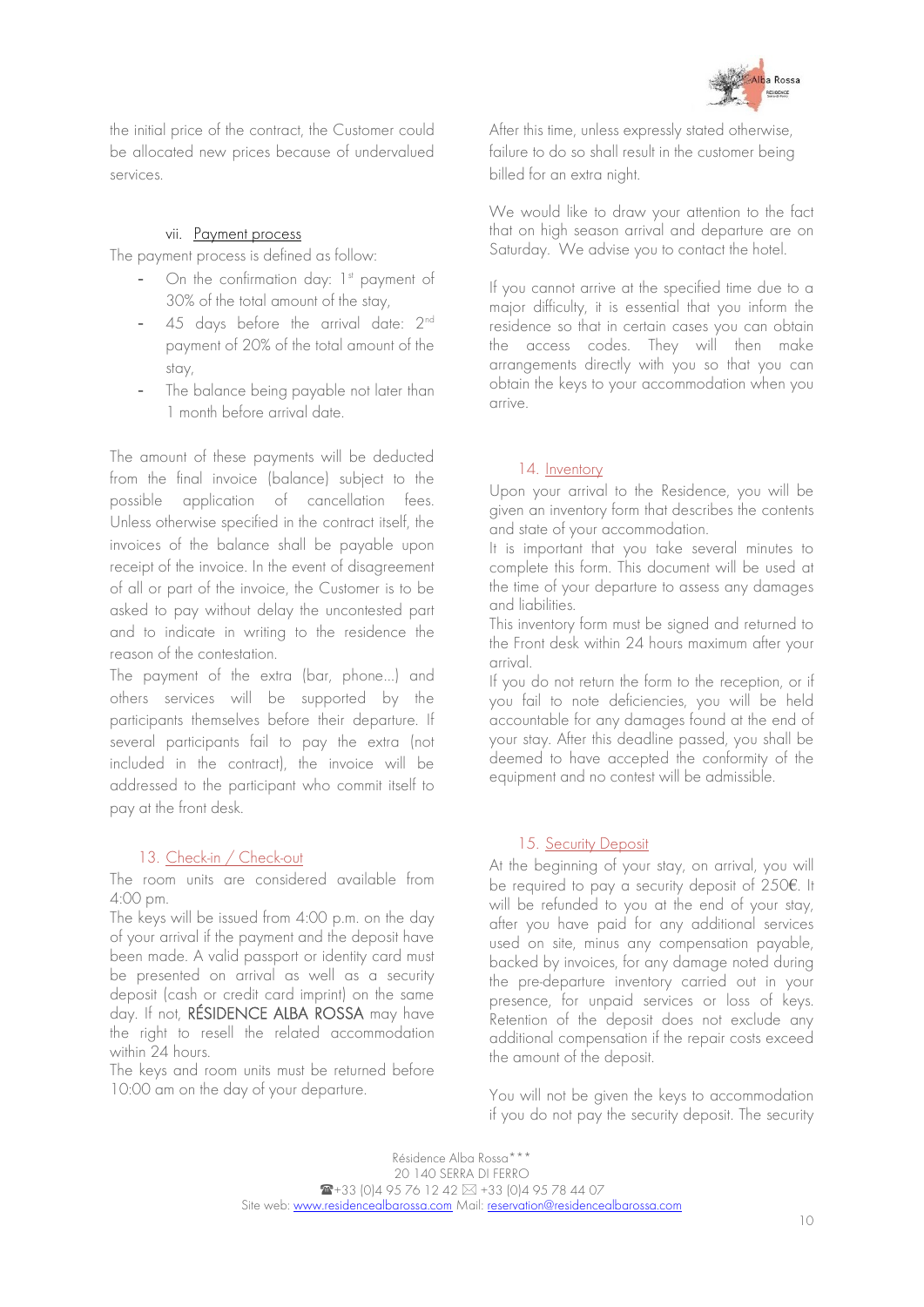

deposit should be paid by check or bank card regarding to the payment methods mentioned before.

For any stay 7 nights or less, you should provide your bank details as a guarantee for any additional services used on site or any damage as mentioned before. Therefore, the residence will request you upon arrival the authorization to debit the credit card in case of harm, damages, losses previously mentioned.

#### 16. Minors

<span id="page-10-0"></span>We would like to draw attention to the fact RÉSIDENCE ALBA ROSSA is not adapted to operate collective or individual stays out of the parental home for minors under the age of 18 who are not accompanied by their legal representatives. RÉSIDENCE ALBA ROSSA reserves the right to refuse access to accommodations that has been reserved in ignorance of this provision, for minors aged less than 18 years. RÉSIDENCE ALBA ROSSA reserves the right to cancel the stay immediately, if it is discovered that the apartment accommodates minors aged less than 18 years who are not accompanied by their legal representatives.

#### 17. Pets

<span id="page-10-1"></span>Well behaved pets are welcome including a fee per pet depending on the length of stay. Guide and Assistance dogs are exempt from these charges. Pets are accepted subject to conditions; upon presentation of anti-rabies vaccinations certificate and a declaration of dangerous dog's breeds and with a maximum of one pet per accommodation. For hygienic reasons, pets are not permitted in catering spaces and prohibited in pool areas. They should always be on a leash in common areas and taken outside the property for nature's needs. It is forbidden to leave the pet alone in the rental. Pets are not allowed to jump on sofas, beds or any other feature.

The pet's owner will be liable and subsequent charges will be levied on or after departure should any damage be sustained to the hotel property or should there be a requirement for industrial level cleaning. Indeed in case of any damage, soiling either voluntarily or not- on walls, floors, furniture or

other item, and if any accommodation bactericidal disinfection is needed, a fee of at least  $150 \text{ } \epsilon$  may be charged to the pet's owner.

#### 18. In-house home rules

<span id="page-10-2"></span>To make things easier for you during your stay, inhouse hotel rules are posted on spot. Please read and abide by them. As a reminder of the background here, any booking implies the present hotel in-rules agreement.

The customer agrees and undertakes to use the rental responsibly. In a general way, customers shall have to pay for all forms of damage, soiling, or stubborn dirt- either voluntarily or not- that may be caused by them or its pairs during their stay at the residence's property to cover the costs of repair or replacement work. In case of damage or infraction observed after departure, the residence reserves the right to charge customer's credit card.

Any behavior contrary to good morals and public order contrary to the present in-house hotel rules (posted on spot and on website), will therefore result in the residence asking the customer to leave the establishment without any compensation and/or without any reimbursement if payment has already been made.

In accordance with the law in force in any French public places, as well we would like to remind you that on spot, smoking is forbidden in indoor areas and outdoor closed or covered areas (common areas and accommodation, etc.). Only accommodation's private terrace is available to smokers. Failure to observe this rule will involve compensation of at least 150€ for obvious safety and hygienic reasons as well as comfort. This charge may also apply in case of any unnecessary sounding of the alarm, due to smoking in the rental, requiring restoring the fire safety system. Deodorization of the accommodation due to smokers shall involve compensation too. These regulations also apply to electronic cigarettes users.

Some precautions should be taken to avoid spoiling your stay: lock your windows and doors when leaving your accommodation. Items left in your rented accommodation are to be saved.

In order to observe the peace and quiet of all, please do respect your neighbor's tranquility, especially between 10.00 pm and